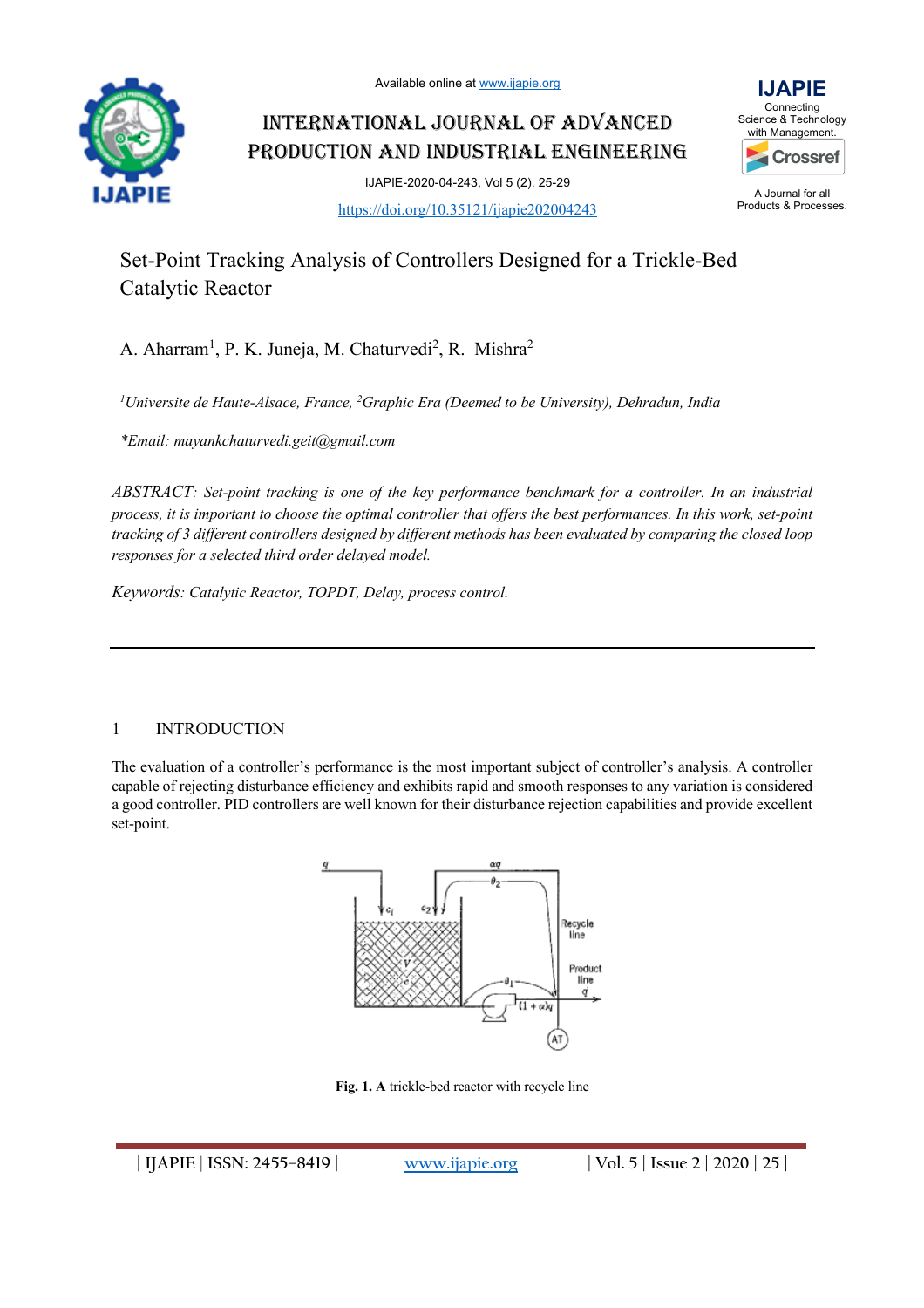#### *A Aharram et al., International Journal of Advanced Production and Industrial Engineering*

In this present work, a "trickle-bed catalytic reactor" process is selected. It is a chemical reactor that uses the downhill progress of liquid and the down or upward progress of gas over a crowded bed of particles. It is the simplest reactor that performs catalytic reactions where a gas and liquid are present in the reactor. It is widely used in processing plants [1-3]. Trickle-bed catalytic reactor is represented by Fig.1.

where, AT: analyzer transmitter

 $\Theta_1$ : delay time for material flow from reactor outlet to the composition analyzer

 $\Theta_2$ : delay time for material flow from analyzer to reactor inlet

The parameter values are selected as –

V = 5 m<sup>3</sup>,  $\alpha$  = 12, q = 0.05 m<sup>3</sup>/min,  $\Theta_1$  = 0.9 min, k = 0.04 min<sup>-1</sup>,  $\Theta_2$  = 1.1min

The transfer function used in this process is a Third Order plus Delay Time (TOPDT), and it has the following form [4]:

$$
G(s) = \frac{0.2(s+1)e^{-0.9s}}{s(25s+1)(0.8s+1)}
$$
(1)

Easy implementation and operation of PID controllers makes it extensively applicable in process manufacturing, to control various industrial processes [4]. In the literature, scarce PID tuning techniques are available for TOPDT model compared to First Order plus Delay Time (FOPDT) model [5, 6].

It is required of process control that the tuning methods should be simple and easy to implement which require little information and give moderate performance. A tuning method should be widely applicable [7].

#### II. METHODOLOGY

To design the appropriate controllers for this process, flowchart to be implemented is given by Fig. 2. The transfer function of the process after approximating delay with Skogestad's half rule approximation is given by:

$$
G(s) = \frac{0.2e^{-0.3s}}{s(25.4s + 1)}
$$
 (2)

It is a SOPDT with an integrator. This integrator doesn't allow us to use the Skogestad's half rule approximation for a second time in order to get a FOPDT model. Therefore, IMC (internal model control) tuning technique is used to design a PID controller for the approximated SOPDT model. Approximated SOPDT model type one is given in general as:

$$
G(s) = \frac{Ke^{-\theta s}}{s(1 + \tau s)}
$$
(3)



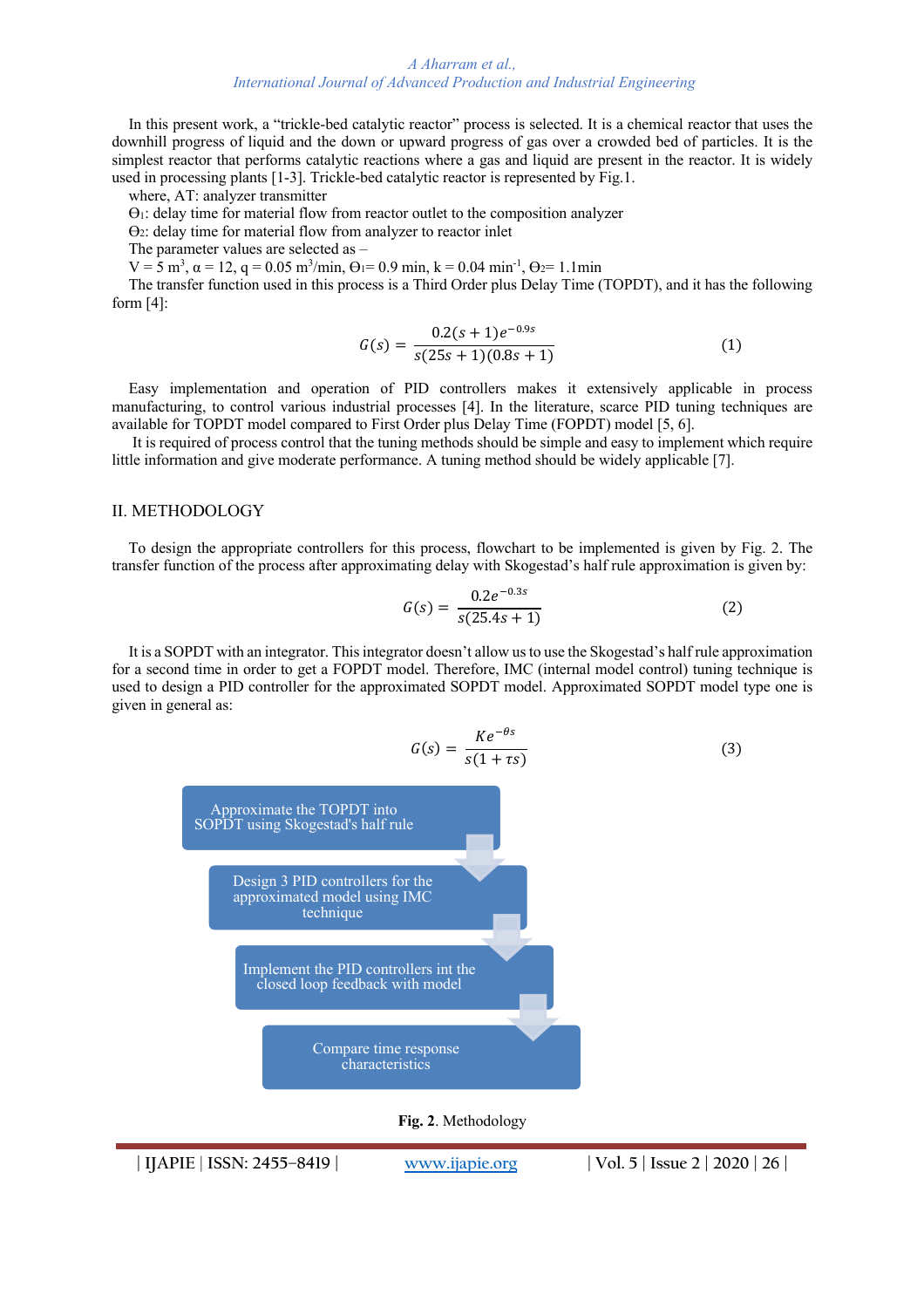Comparing with approximated model, we have  $k = 0.2$ ;  $\Theta = 0.3$ ;  $\tau = 25.4$ ; In that case, the value of the controller component can be calculated with the following equations:

$$
K_c = \frac{2\tau_c + \tau + \Theta}{k(\tau_c + \Theta)^2}
$$
 (4)

$$
\tau_i = 2\tau_c + \tau + \Theta \tag{5}
$$

and

$$
\tau_d = \frac{(2\tau_c + \theta)\tau}{2\tau_c + \tau + \theta} \tag{6}
$$

The choice of design parameter τc is a key decision in both the DS and IMC design methods. For general process models with a time constant which is dominant, guideline can be generalized to [7]

$$
\tau_{dom}{>}\tau_c{>}\,\Theta
$$

| Parameter                          | Κc      | τı   | Т٢      |
|------------------------------------|---------|------|---------|
| C1 : Controller with $\tau_c$ = 3  | 14.5546 | 31.7 | 5.0479  |
| C2 : Controller with $\tau_c$ = 6  | 4.7493  | 37.7 | 8.2870  |
| C3 : Controller with $\tau_c$ = 12 | 1.6425  | 49.7 | 12.4189 |
| C4 : Controller with $\tau_c$ = 17 | 0.9973  | 59.7 | 14.5932 |
| C5 : Controller with $\tau_c$ = 21 | 0.7461  | 67.7 | 15.8703 |
| C6 : Controller with $\tau_c$ = 25 | 0.5913  | 75.7 | 16.8774 |

**Table 1.** PID controller settings for different values of  $\tau_c$ 

## III. RESULTS AND DISCUSSION

From fig. 3, it can be depicted that the response C1 (yellow) has the best performances compared to C2 and C3. Its rise and settling time are far better and it doesn't exceed the step value a lot.

The three controllers have approximately the similar performances, but C4 controller is slightly better performing as it rise and settling time are less than the two other controllers, as shown in fig. 4.



Fig. 3. Closed loop step response of C1 (yellow), C2 (pink) and C3 (blue)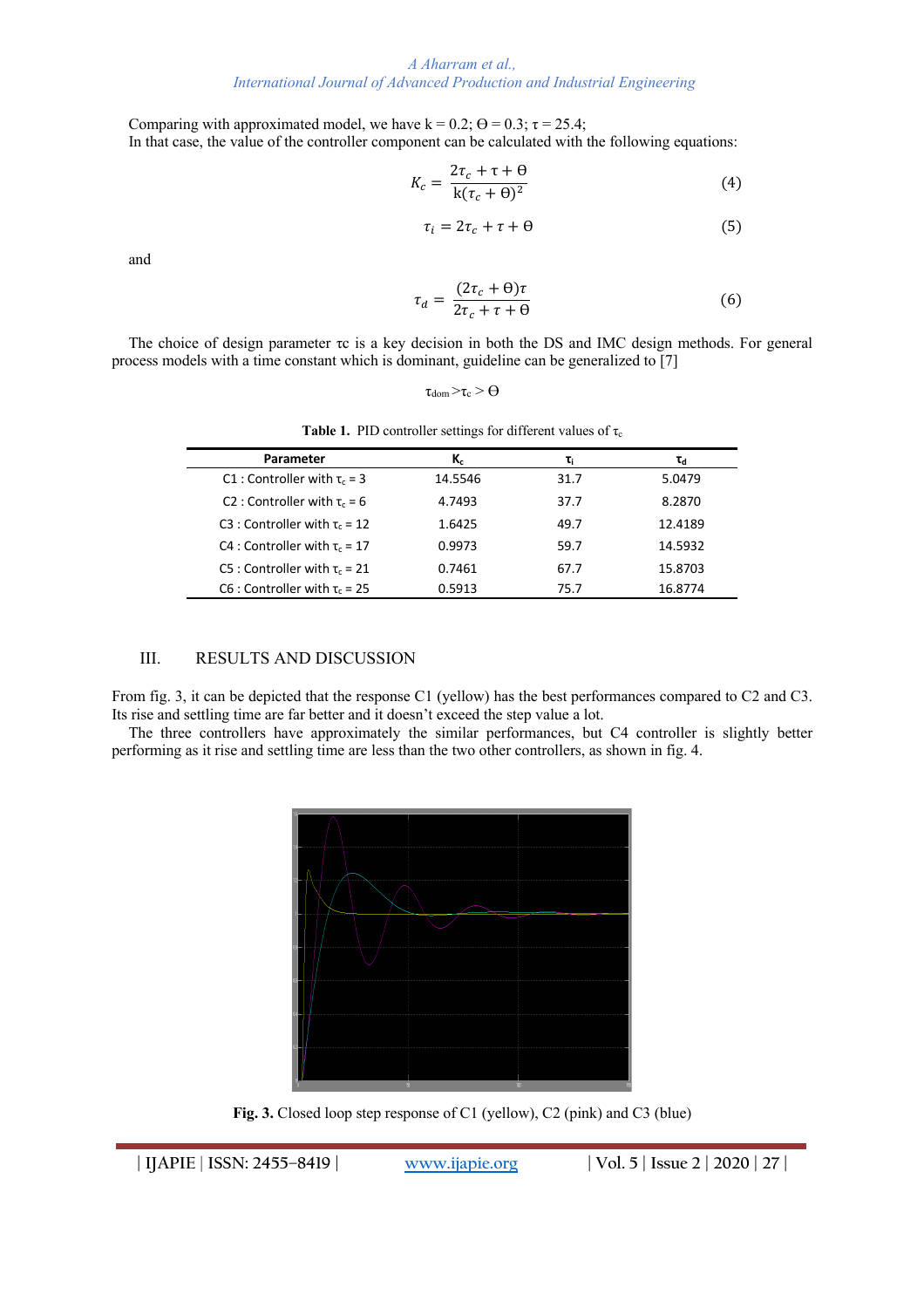

**Fig. 4.** Closed loop step response of C4 (yellow), C5 (pink) and C6 (blue)



**Fig. 5.** Closed loop step response of all the controllers C1 (yellow), C2 (pink) and C3 (blue) C4 (yellow), C5 (pink) and C6 (blue)

| <b>Controller</b>     | <b>Rise Time</b> | <b>Settling Time</b> | % Overshoot |  |
|-----------------------|------------------|----------------------|-------------|--|
| $C1$ ( $\tau_c$ = 3)  | 3.41             | 13.2                 | 26.6        |  |
| C2 ( $\tau_c$ = 6)    | 8.96             | 81.6                 | 58          |  |
| C3 ( $\tau_c$ = 12)   | 13.68            | 44.4                 | 24.5        |  |
| $C4$ ( $\tau_c$ = 17) | 17.42            | 71.5                 | 14          |  |
| $C5$ ( $\tau_c$ = 21) | 20.91            | 96                   | 11          |  |
| $C6$ ( $\tau_c$ = 25) | 25.25            | 116.7                | 10.5        |  |
|                       |                  |                      |             |  |